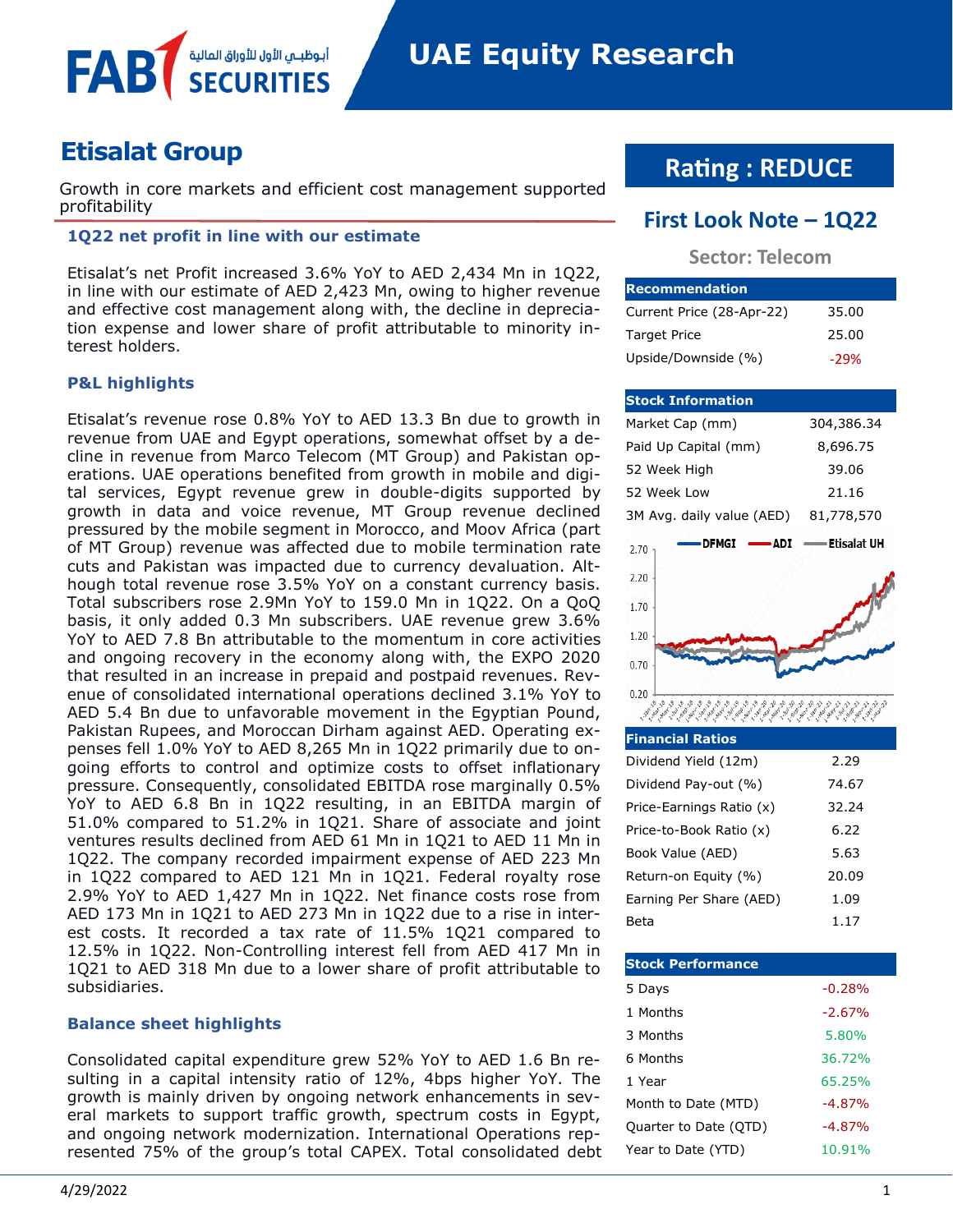

amounted to AED 24.2 Bn in 1Q22 compared to AED 25.7 Bn on 31st December 2021. Around 78% of the debt balance is of long-term maturity that is due beyond the first quarter of 2023. Currency mix for external borrowings is 36% in Euros', 24% USD, 11% MAD and 29% in various currencies. The consolidated cash balance stood at AED 29.2 Bn as of 31st March 2022, leading to a net cash position of AED 4.9 Bn.

# **Target price and recommendation**

We maintain our REUDCE rating with a target price of AED25. Etisalat holds a leading market share in UAE and strongly positioned due to limited competition. The company generate approximately  $\sim$  56-59% of revenue and EBITDA from this region. We expect this contribution from UAE is expected remain stable in the short-to-medium term. Apart from this, the performance of Egypt operation continues to remain on strong footing due to strong execution driving operational and financial performance. Additionally, Etisalat balance sheet also remained strong with a net cash balance of AED 4.9 Bn in 1Q22. It is able to generate sustainable free cash flow (FCF) across the period and FCF as percentage of revenue stood at 40.9% in 1Q22. The company also plans to raise stake in Mobily from 28% to 50%. We view the company plan to raise stake in Mobily as positive. Mobily is leading telecom player in Saudi Arabia. However, Etisalat operation in Africa and Pakistan continue to get negatively impacted due to adverse foreign exchange movements and regulatory changes in Africa. Additionally, Etisalat share price is trading at 2022 EV/EBITDA and dividend yield of 11.60 and 2.3% compared to sector average of 7.6x and 3.2%, respectively. Due to higher than sector multiple renders the share expensive leading us to assign REDUCE rating on the stock.

### **Etisalat Group - Relative valuation**

| (at CMP)           | 2018  | 2019  | 2020  | 2021  | 2022F |
|--------------------|-------|-------|-------|-------|-------|
| P/E(x)             | 34.0  | 35.0  | 33.7  | 32.7  | 32.8  |
| P/B(x)             | 6.77  | 6.53  | 6.21  | 6.40  | 6.06  |
| EV/EBITDA          | 11.95 | 11.73 | 11.70 | 11.58 | 11.60 |
| Dividend Yield (%) | 2.3%  | 2.3%  | 3.4%  | 2.3%  | 2.3%  |

*FABS Estimates & Co Data*

### **Etisalat Group - P&L**

| <b>AED mm</b>                  | 1Q21     | 4Q21     | 1Q22A    | 1Q22F    | Var.      | YOY Ch   | QOQ Ch   | 2021       | 2022F     | Change   |
|--------------------------------|----------|----------|----------|----------|-----------|----------|----------|------------|-----------|----------|
| Revenue                        | 13,220   | 13,613   | 13,331   | 13,626   | $-2.2%$   | 0.8%     | $-2.1%$  | 53,342     | 54,588    | 2.3%     |
| Operating expenses             | $-8,351$ | $-9,025$ | $-8,265$ | $-8,821$ | $-6.3%$   | $-1.0%$  | -8.4%    | $-34,081$  | $-35,584$ | 4.4%     |
| Impairment                     | $-121$   | $-394$   | $-223$   | $-309$   | <b>NM</b> | 84.1%    | -43.5%   | $-1,217.4$ | $-979.0$  | $-19.6%$ |
| Share of assoc.& JVs           | 61       | 81       | 11       | 90       | <b>NM</b> | $-82.1%$ | $-86.5%$ | 290        | 366       | 26.4%    |
| EBIT before federal<br>royalty | 4,747    | 4,193    | 4,843    | 4,586    | 5.6%      | 2.0%     | 15.5%    | 18,333     | 18,391    | 0.3%     |
| Federal royalty                | $-1,387$ | $-1,304$ | $-1,427$ | $-1,363$ | 4.7%      | 2.9%     | 9.5%     | $-5,542$   | $-5,595$  | 1.0%     |
| <b>Operating profit</b>        | 3,361    | 2,890    | 3,416    | 3,223    | 6.0%      | 1.6%     | 18.2%    | 12,792     | 12,796    | 0.0%     |
| <b>EBITDA</b>                  | 6,765    | 6,573    | 6,801    | 6,640    | 2.4%      | 0.5%     | 3.5%     | 26,721     | 26,656    | $-0.2%$  |
| Finance and other in-<br>come  | 201      | 439      | 212      | 396      | $-46.5%$  | 5.4%     | -51.8%   | 1,289      | 1,584     | 22.9%    |
| Finance and other<br>costs     | $-374$   | $-429$   | $-485$   | $-393$   | 23.3%     | 29.6%    | 12.9%    | $-1,277$   | $-1,577$  | 23.5%    |
| Profit before tax              | 3,188    | 2,900    | 3,143    | 3,226    | $-2.6%$   | $-1.4\%$ | 8.4%     | 12,804     | 12,803    | $0.0\%$  |
| Income tax expenses            | $-367$   | $-353$   | $-392$   | $-387$   | 1.2%      | 6.8%     | 10.9%    | $-1,745$   | $-1,536$  | $-12.0%$ |
| <b>Profit for the period</b>   | 2,821    | 2,547    | 2,752    | 2,839    | $-3.1%$   | $-2.5%$  | 8.0%     | 11,060     | 11,267    | 1.9%     |
| Non-controlling int.           | -471     | $-411$   | $-318$   | $-415$   | <b>NM</b> | $-32.6%$ | $-22.7%$ | $-1,742$   | $-1,687$  | $-3.2%$  |
| <b>Net Profit</b>              | 2,350    | 2,136    | 2,434    | 2,424    | 0.4%      | 3.6%     | 14.0%    | 9,317      | 9,580     | 2.8%     |

*FABS Estimates & Co Data*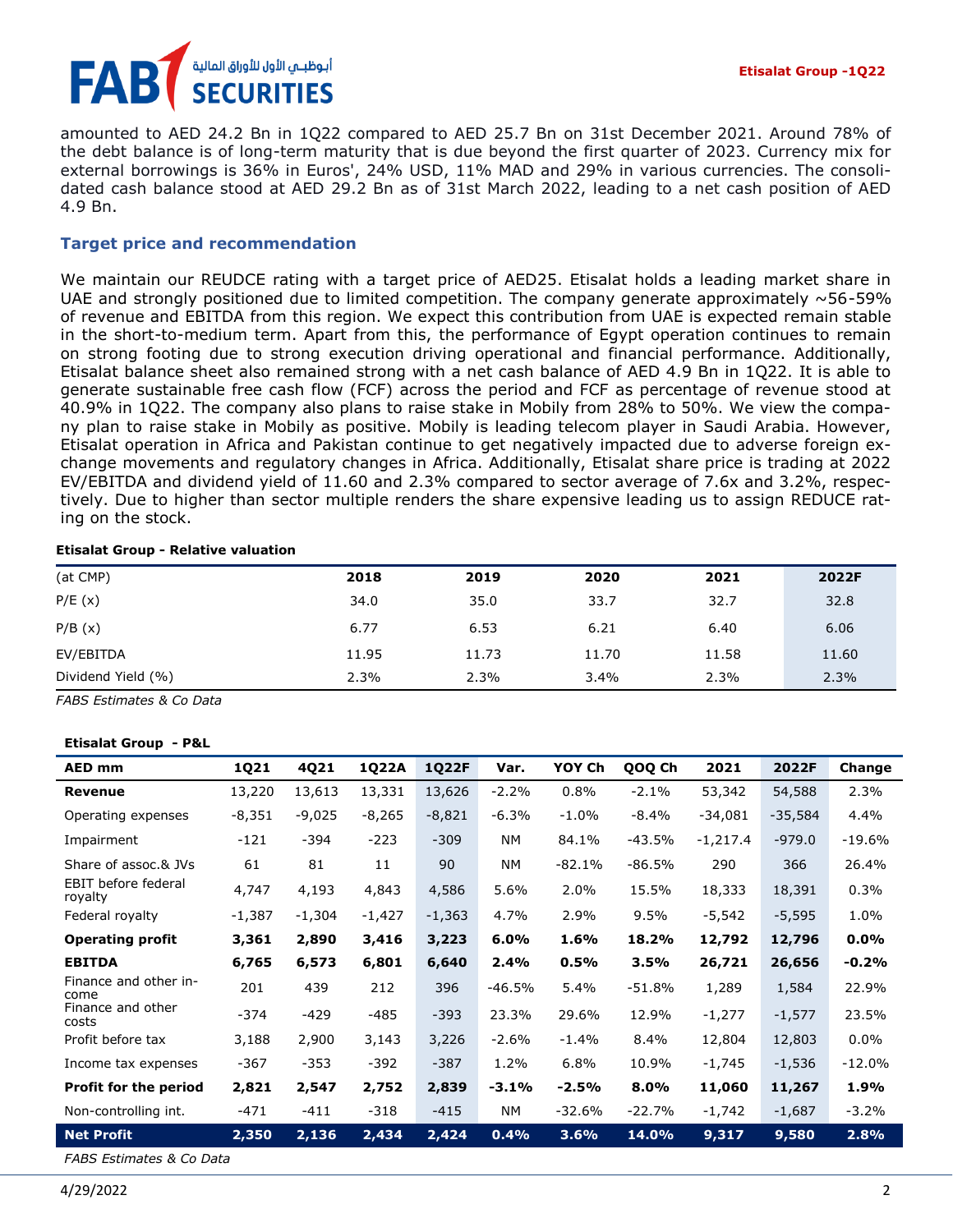

# **Etisalat Group - Margins**

|                   | 1021    | 4021  | 1022A   | YOY ch | 000 ch | 2021  | 2022F | Change |
|-------------------|---------|-------|---------|--------|--------|-------|-------|--------|
| EBITDA margin     | 51.2%   | 48.3% | 51.0%   | -16    | 273    | 50.1% | 48.8% | $-126$ |
| Operating margin  | 25.4%   | 21.2% | 25.6%   | 20     | 439    | 24.0% | 23.4% | -54    |
| Net Profit margin | 17.8%   | 15.7% | 18.3%   | 48     | 257    | 17.5% | 17.5% | 8      |
| <b>ROA</b>        | $7.0\%$ | 6.7%  | $7.6\%$ | 54     | 82     | 7.1%  | 7.5%  | 34     |
| <b>ROE</b>        | 20.1%   | 18.2% | 20.2%   | 11     | 193    | 19.3% | 20.6% | 132    |

*FABS estimate & Co Data*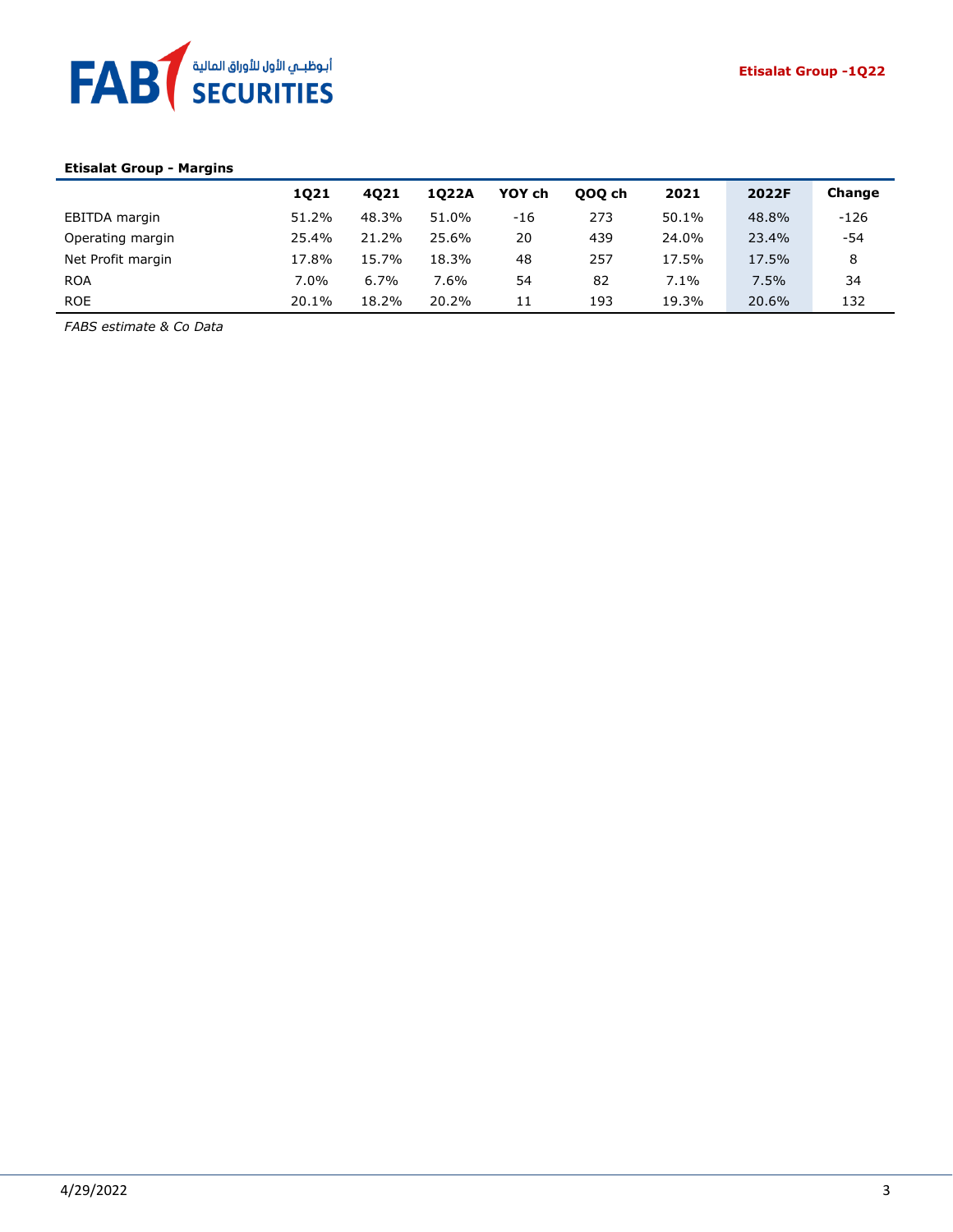## **Research Rating Methodology:**

| Rating            | <b>Upside/Downside potential</b> |
|-------------------|----------------------------------|
| <b>BUY</b>        | Higher than $+15%$               |
| <b>ACCUMULATE</b> | Between $+10\%$ to $+15\%$       |
| <b>HOLD</b>       | Lower than $+10\%$ to $-5\%$     |
| <b>REDUCE</b>     | Between -5% to -15%              |
| <b>SELL</b>       | Lower than -15%                  |

### **FAB Securities Contacts:**

# **Research Analysts** Ahmad Banihani +971-2-6161629 [ahmad.banihani@Bankfab.com](mailto:ahmad.banihani@Bankfab.com) **Sales & Execution** Abu Dhabi Head Office Trading Desk  $+971-2-6161700/1$  [Online Trading Link](http://www.nbad.com/countries/en-ae/Brokerage/WhatWeOffer/Pages/OnlineTrading.aspx) +971-2-6161777 Institutional Desk +971-4-4245765 Sales and Marketing +971-2-6161703

# **DISCLAIMER**

This report has been prepared by FAB Securities (FABS), which is authorised by the UAE Securities and Commodities Authority, licensing registration number 604002, and is a member of the Abu Dhabi Securities Exchange and Dubai Financial Market. The information, opinions and materials contained in this report are provided for information purposes only and are not to be used, construed, or considered as an offer or the solicitation of an offer or recommendation to sell or to buy or to subscribe for any investment security or other financial instrument. The information, opinions and material in this report have been obtained and derived from publicly available information and other sources considered reliable without being independently verified for their accuracy or completeness. FABS gives no representation or warranty, express or implied, as to the accuracy and completeness of information and opinions expressed in this report. Opinions expressed are current as of the original publication date appearing on the report only and the information, including the opinions contained herein, are subject to change without notice. FABS is under no obligation to update this report. The investments referred to in this report might not be suitable for all recipients. Recipients should not base their investment decisions on this report and should make their own investigations, and obtain independent advice, as appropriate. Any loss or other consequences arising from the uses of material contained in this report shall be the sole and exclusive responsibility of the recipient and FABS accepts no liability for any such loss or consequence. The value of any investment could fall as well as rise and the investor may receive less than the original amount invested. Some investments mentioned in this report might not be liquid investments, which could be difficult to realise in cash. Some investments discussed in this report could be characterised by high level of volatility, which might result in loss. FABS owns the intellectual property rights and any other material contained in this report. No part of this report may be reproduced, utilised or modified in any form either in whole or in part or by any electronic, mechanical or other means, now known or hereafter invented, including photocopying and recording, or stored in any retrieval system without the prior consent of FABS in writing. While utmost care has been taken to ensure that the information provided is accurate and correct, neither FABS, nor its employees shall, in any way, be responsible for the contents. By accepting this document, the recipient agrees he/she has read the above disclaimer and to be bound by the foregoing limitations/ restrictions.